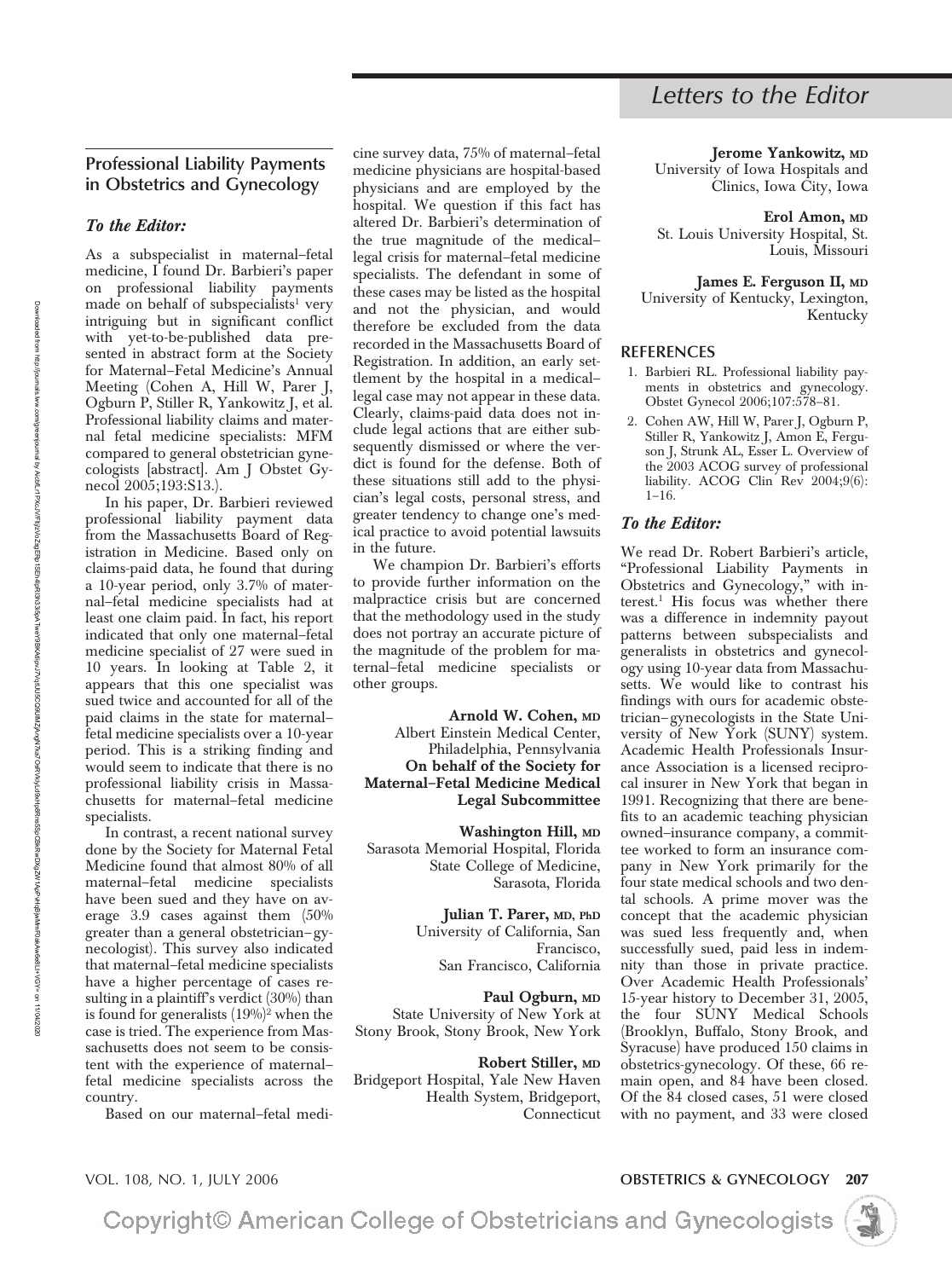with an average indemnity of \$258,968. The school with the highest average indemnity was Brooklyn, at \$344,137. The number of insured obstetrician-gynecologists at these four schools varied over this 15-year period from a low of about 60 to the present number of 98. Since these are academic institutions, the percentage of insured subspecialists (maternal–fetal medicine, gynecologic oncology, and reproductive endocrinology and infertility) was relatively high, at approximately 30% of the insured physicians. Dr. Barbieri reported a total of 554 paid claims over a period of 10 years, with an average indemnity of \$454,047. This is almost twice the average indemnity paid by SUNY obstetrician-gynecologists insured by Academic Health Professionals. New York has one of the highest indemnity loss rates for obstetrician– gynecologists in the country. We understand that these are gross comparisons, but the differences may be instructive. Academic obstetrician-gynecologists in their own captive insurance company, with the ability to look strictly to their own individual liability and not shared with an institution, may have less in indemnity loss than the average obstetriciangynecologist.

> **William P. Dillon, MD Yeh John, MD** University at Buffalo, Buffalo, New York

# **REFERENCE**

1. Barbieri RL. Professional liability payments in obstetrics and gynecology. Obstet Gynecol 2006;107 (3):578–81.

# *In Reply:*

I appreciate the thoughtful letters from Dr. Cohen on behalf of the Society for Maternal–Fetal Medicine (SMFM) Medical Legal Subcommittee and Drs. Dillon and Yeh. The authors of the letters are nationally recognized leaders who have greatly contributed to our efforts to respond to the professional liability crisis.

Massachusetts is a designated "liability crisis" state by the American Medical Association. Based on data from the Massachusetts Board of Registration in Medicine, the liability crisis

#### **Disclosure:**

*Dr. Dillon is President of the Academic Health Professionals Insurance Association.*

in Massachusetts appears to impact generalists and specialists in unique ways.1 For generalists, there are a very large number of lost claims with substantial average liability payments. In contrast, for specialists there are very few lost claims, but when a specialist makes a liability payment, it is exceptionally large.

As noted by Dr. Cohen and colleagues, a major weakness of the paper is that no data are reported concerning the number of plaintiff claims. They note that the majority of SMFM members who responded to their questionnaire were named as defendants in liability cases, and many were named multiple times. I agree with Dr. Cohen that the number of filed claims against specialists is far greater than the number of claims with a payment.

Dr. Cohen and colleagues hypothesize that specialists in Massachusetts may have employment relationships that protect them from tort claims. Massachusetts has a unique 19th century law, "Charitable Immunity," which protects hospitals organized as "not-for-profits" from significant financial liability in tort cases. Consequently, Massachusetts' not-for-profit hospitals are almost never named as defendants in professional liability cases. In Massachusetts, the entire professional liability burden is shouldered by physicians, not hospitals, regardless of the employment status of the physician.

Drs. Dillon and Yeh's data concerning the liability of a group of academic physicians is very important and clearly points the way to additional research. Their data raise a number of important questions for future research: When physicians are organized in large group practices, are they less vulnerable to professional liability torts than physicians in small groups? Do obstetricians who work at hospitals with large labor and delivery units have better claims experiences per delivery than physicians who work at small units?

The future of obstetrics and gynecology will be significantly influenced by our ability to solve the current tort crisis. We all need to work together to help solve this critical challenge.

> **Robert L. Barbieri, MD** Boston, Massachusetts

#### **REFERENCE**

1. Barbieri RL. Professional liability payments in obstetrics and gynecology. Obstet Gynecol 2006;107:578–81.

# **Pulmonary Embolism After Major Abdominal Surgery in Gynecologic Oncology**

#### *To the Editor:*

The article by Martino et al<sup>1</sup> highlights a critical element in the perioperative care of the gynecologic oncology patient. The authors suggest that additional randomized studies are needed to determine whether additional prophylactic measures may benefit highrisk patients. Although both pneumatic compression and low molecular weight heparin are discussed, there is no mention of a significant body of evidence that points to the use of regional anesthesia in the prevention of embolic advents such as pulmonary embolism. Both the anesthesia and orthopedic literature contain numerous clinical trials that point to several benefits of regional anesthesia. Benefits include a decrease in the odds of deep venous thrombosis, a reduction in the incidence of pulmonary embolism, decreased transfusion requirements, and decreases in pneumonia, respiratory depression, myocardial infarction, and renal failure. $2-4$ There has been considerable discussion of the risks of regional anesthesia in the perioperative setting and the latest American Society of Regional Anesthesia Guidelines<sup>5</sup> present evidence that allows for the concomitant use of low molecular heparin and regional anesthesia. I suggest that any strategy for the prevention of perioperative embolic events in the high-risk gynecologic oncology patient include a discussion of the risks and benefits of the use of regional anesthesia.

**Philip J. Balestrieri, MA, MD** Department of Anesthesiology, University of Virginia Health System, Charlottesville, Virginia

# **REFERENCES**

- 1. Martino MA, Borges E, Williamson E, Siegfried S, Cantor AB, Lancaster J, et al. Pulmonary embolism after major abdominal surgery in gynecologic oncology. Obstet Gynecol 2006;107: 666–71.
- 2. Schug SA. Is regional anesthesia better than general anesthesia? In: Syllabus of

# **208** *Letters to the Editor* **OBSTETRICS & GYNECOLOGY**

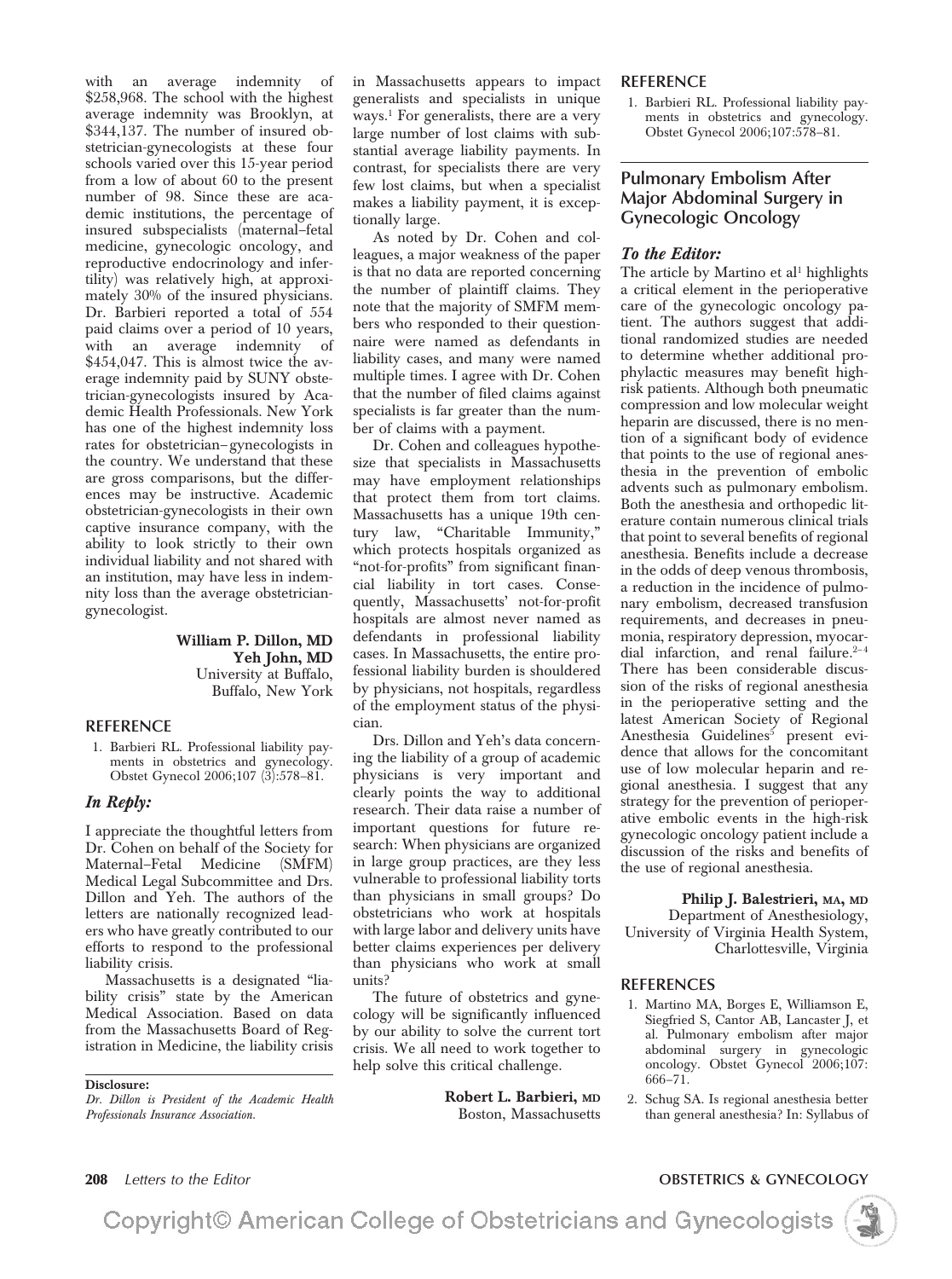the 24th annual meeting of the American Society of Regional Anesthesia, Philadelphia, May 6, 1999:62–4.

- 3. Liu S, Carpenter RL, Neal JM. Epidural anesthesia and analgesia: their role in postoperative outcome. Anesthesiology 1995;82:1474–506.
- 4. Rosenfeld BA. Benefits of regional anesthesia on thromboembolic complications following surgery. Reg Anesth 1996;21:S9–12.
- 5. Rowlingson JC, Hanson PB. Neuraxial anesthesia and low-molecular-weight heparin prophylaxis in major orthopedic surgery in the wake of the latest American Society of Regional Anesthesia Guidelines. Anesth Analg 2005;100: 1482–8. Letters to the Editor

# *To the Editor:*

Martino and colleagues<sup>1</sup> have reported an unusually high rate of perioperative pulmonary embolism among gynecologic cancer patients, suggesting that external pneumatic compression may be ineffective in this group. In our experience, external pneumatic compression is the preferred method of perioperative prophylaxis for most gynecologic cancer patients.2–4 However, a subset of patients will nevertheless develop perioperative venous thromboembolism despite external pneumatic compression. The overall incidence may vary from less than 1% to greater than 3% depending on the risk factors of the individual.<sup>5</sup> Dr. Martino failed to stratify the group of cancer patients to find a subset of women who are more prone to develop pulmonary embolism despite external pneumatic compression.

In practice settings where external pneumatic compression cannot be used optimally in a manner defined by the providers, heparin should be considered. We would urge caution concerning Dr. Martino's stance in recommendations for combination prophylaxis among all gynecologic cancer patients,<sup>6</sup> particularly since the increased incidence may be confined to a subset of individuals. We have previously shown that combination prophylaxis using external pneumatic compression and low molecular weight heparin is cost-effective in gynecologic oncology surgery. Although combination therapy can be considered as an option in select highrisk patients, the lack of evidence should temper recommendations regarding its use and further justify the

*Dr. Maxwell has received a consulting fee for his work on a cost analysis with Tyco.*

need for a large randomized controlled trial comparing combination prophylaxis with single-modality prophylaxis in gynecologic oncology.

**G. Larry Maxwell, MD** Gynecologic Disease Center, Walter Reed Army Medical Center, Washington, DC

**Dan Clarke-Pearson, MD**

Department of Obstetrics and Gynecology, University of North Carolina at Chapel Hill, Chapel Hill, North Carolina

# **REFERENCES**

- 1. Martino MA, Borges E, Williamson E, Siegfried S, Cantor AB, Lancaster J, et al. Pulmonary embolism after major abdominal surgery in gynecologic oncology. Obstet Gynecol 2006;107:666–71.
- 2. Maxwell GL, Synan I, Dodge R, Carroll B, Clarke-Pearson DL. Pneumatic compression versus low molecular weight heparin in gynecologic oncology surgery: a randomized trial. Obstet Gynecol 2001;98:989–95.
- 3. Maxwell GL, Synan I, Hayes R, Clarke-Pearson D. Preference and compliance in postoperative thromboembolism prophylaxis among gynecologic oncology patients. Obstet Gynecol 2002;100:451–5.
- 4. Maxwell GL, Myers E, Clarke-Pearson DL. Cost-effectiveness of deep venous thrombosis prophylaxis in gynecologic oncology surgery. Obstet Gynecol 2000;95:206–14.
- 5. Clarke-Pearson DL, Dodge R, Synan I, McClelland C, Maxwell GL. Venous<br>thromboembolism prophylaxis: thromboembolism patients at high risk to fail intermittent<br>pneumatic compression. Obstet compression. Gynecol 2003;101:157–63.
- 6. Dainty L, Maxwell GL, Clarke-Pearson DL, Myers ER. Cost-effectiveness of combination thromboembolism prophylaxis in gynecologic oncology surgery. Gynecol Oncol 2004;93:366–73.

# *In Reply:*

We thank Dr. Balestrieri for his appreciation that gynecologic oncology patients who have major abdominal surgery and a cancer diagnosis are at a significantly increased risk to develop a perioperative venous thromboembolism.<sup>1</sup> However, we do not believe there is a role at the present time for spinal/epidural anesthesia in patients having major abdominal cancer surgery who receive pharmacologic thromboprophylaxis according to the recommended dose and schedule used at the present time. The reasons for this are twofold:

- 1. In 1997, the U.S. Food and Drug Administration (FDA) issued an advisory following the identification of 30 patients who developed a spinal hematoma after they received low molecular weight heparin around the time of neuraxial anesthesia.<sup>2</sup> This led to the placement of a black box warning that, when epidural/ spinal anesthesia is used for regional anesthesia, patients who receive thromboembolic operative prophylaxis with low molecular weight heparins or heparin are at an increased risk to develop an epidural or spinal hematoma that can result in longterm or permanent paralysis (Aventis Pharmaceuticals. Lovenox prescribing information. Available at: http://products.sanofi-aventis.us/ lovenox/lovenox.html#Boxed% 20Warning. Retrieved May 2, 2006)
- 2. The FDA-approved dosage and schedule of low molecular weight heparin (enoxaparin) for patients having abdominal surgery for thromboembolic prophylaxis is for either a preoperative dose of 40 mg given subcutaneously 2 hours before surgery and then once daily in the postoperative period or the first dose (fondaparinux) 6 – 8 hours after surgery and then once daily (see package insert prescribing information for enoxaparin and fondaparinux). If a surgeon chooses to use combination prophylaxis, then for the present time our recommendation is to use a low molecular weight heparin with intermittent pneumatic compression and continue both until hospital discharge in high-risk patients. Present investigations are evaluating whether there is a benefit for extended prophylaxis to 28 days.

Patients who are undergoing major gynecologic oncology surgery are often admitted the day of surgery. Recently, we presented the results from the Pulmonary Embolism Prophylaxis Survey at the 37th Annual Meeting of the Society of Gynecologic Oncologists (SGO), which was a survey of members of the SGO. We identified that nearly 60% of gynecologic

# VOL. 108, NO. 1, JULY 2006 **OBSTETRICS & GYNECOLOGY 209**



*Financial Disclosure*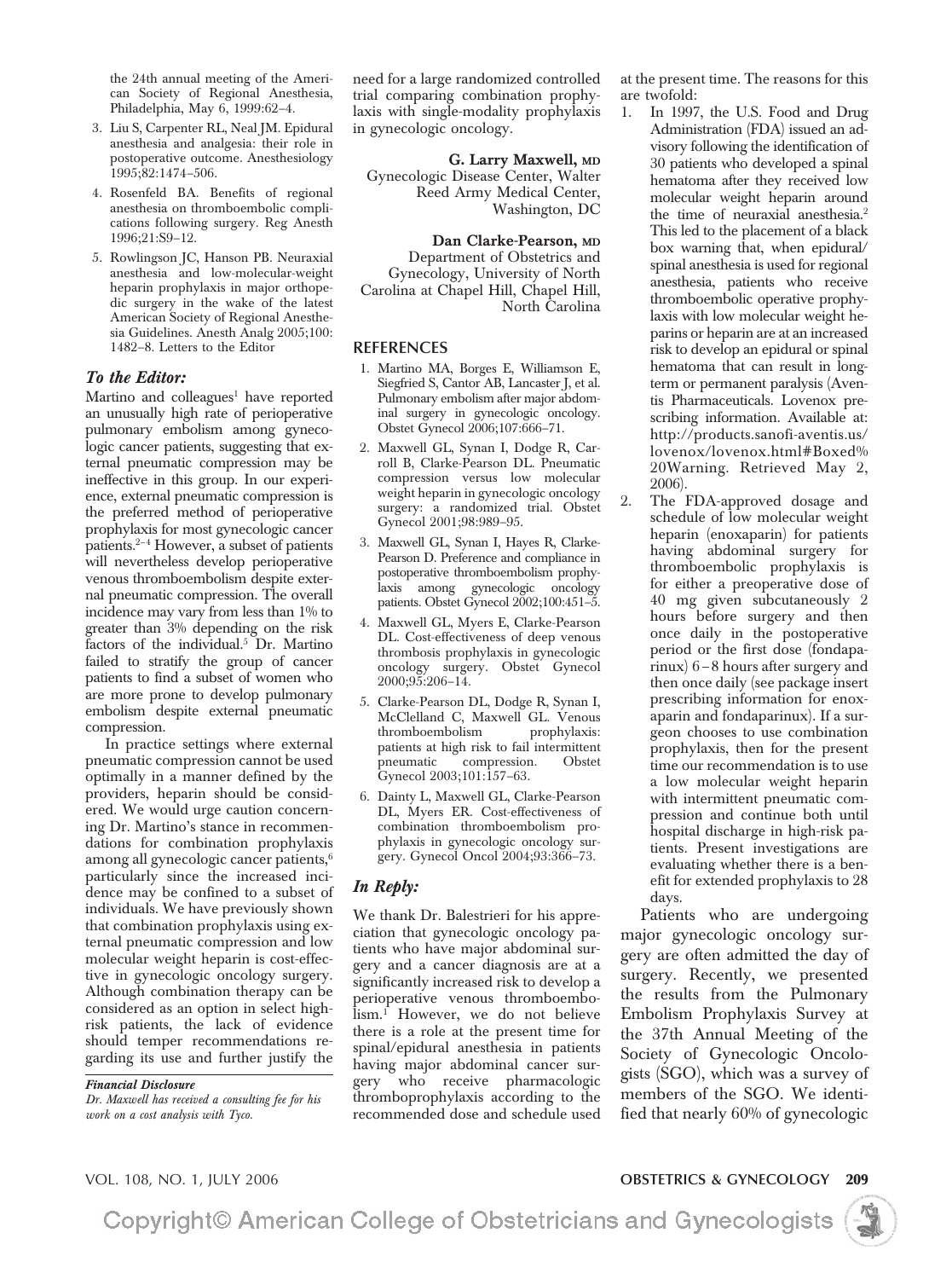oncologists were using some form of perioperative low molecular weight heparin or heparin (Martino MA, Williamson E, Rajaram L, Lancaster JM, Hoffman MS, Clarke-Pearson D. The Pulmonary Embolism Prophylaxis Group Survey [PEP Group]: Defining practice patterns in gynecologic oncology [abstract #54]. Society of Gynecologic Oncology 2006 Annual Meeting Presentation.). While we agree there may be a benefit to regional anesthesia, it should not be used in patients who have abdominal cancer surgery and receive perioperative thromboembolic prophylaxis with either a low molecular weight heparin or heparin. The reasons are that, despite the best of precautions and education of staff members of the significant risks, epidurals are still placed around the time of the injection of low molecular weight heparin. This places patients at a significant iatrogenic risk— one that is avoidable by communication and standardizing perioperative practice patterns.3

Since deep venous thrombosis (DVT) prevention has recently become one of the top safety goals for the Joint Commission of Accreditation of Healthcare Organizations (JCAHO) and the Agency for Healthcare Research and Quality (AHRQ), enoxaparin or fondaparinux will probably be ordered more often as part of standard orders for high-risk patients. With the introduction of Electronic Medical Records, these safety measures are becoming part of standard admission orders for surgery (eg, Electronic Medical Record order entry at Lehigh Valley Hospital, Allentown, PA). As evidence continues to increase about the safety and efficacy of combination prophylaxis to reduce the risk of DVT, we expect more physicians will incorporate this into their practice. This will lead to increased perioperative

prescribing for low molecular weight heparin or heparin either 2 hours before major surgery or shortly thereafter, which is a contraindication with regional anesthesia. For these reasons, while we sincerely appreciate the suggestion by Dr. Balestrieri for a strategy to prevent a perioperative embolic event using regional anesthesia, we believe the risks of such a strategy in patients having major abdominal surgery are greater than the benefits and should be avoided.

We sincerely appreciate the interest of Dr. Maxwell and Dr. Clarke-Pearson and thank them for their commentary. We agree that external pneumatic compression should be the primary means for prophylaxis. We also believe that a subgroup of patients exists that may require further prophylaxis. This subgroup has now been identified in 2 studies following a riskstratified analysis. In 2003, Clarke-Pearson et al<sup>4</sup> identified a subset of patients who were at risk to fail external pneumatic compression. He and his colleagues found that patients with 2 of 3 risk factors (cancer, age greater than 60, and history of venous thromboembolism) were at increased risk to develop a venous thromboembolism in the postoperative period, which they defined as 30 days. Our recent paper validates his findings. We identified cancer and age greater than 60 on logistic regression as risk factors for a postoperative pulmonary embolism.<sup>1</sup>

We acknowledge that our rate of pulmonary embolism was high, but this was a nonbiased finding identified through separate database searches and may be a reflection of either the follow-up time period or improved methods of imaging. In our study, we defined the postoperative period as days 0–49, while the prior study had a follow-up of 30 days. Another possible explanation may be the different imaging techniques used to diagnose a venous thromboembolism. Our study primarily used spiral computed tomographic pulmonary angiography for diagnosis, which is a change from methods of the 1990s when ventilation-perfusion scintigraphy (V/Q) imaging was more commonly used.<sup>5</sup>

Regarding their comment about stratifying cancer subgroups to find a subset of women who may benefit from additional prophylaxis, we refer readers to Figure 1 on page  $667$  of our article,<sup>1</sup> where cancer patients were stratified, and on analysis we identified that they had nearly a 14 times greater risk of developing a postoperative pulmonary embolism when compared with benign patients. Additionally, we further analyzed categories by cancer diagnosis to identify the baseline incidence rate for patients to develop a postoperative pulmonary embolism. In this analysis, ovarian cancer patients had nearly a 7% incidence rate of developing a postoperative pulmonary embolism. We acknowledge that we were unable to adjust for possible confounding variables since most of these data were unavailable in our database, and this is a limitation of our study.

We recognize that these results, based on a retrospective data review, are suggestive and that a larger study in which patients are randomized to receive or not receive anticoagulation needs to be done. Such a study should compare the two randomized groups for venous thromboembolism outcome as well as complications of prophylaxis such as bleeding. It could also address the question of factors that predispose toward pulmonary embolism. This would have to be a fairly large study and would probably have to be done by a cooperative group or by a team of gynecologic oncologists working together.

# **210** *Letters to the Editor* **OBSTETRICS & GYNECOLOGY**

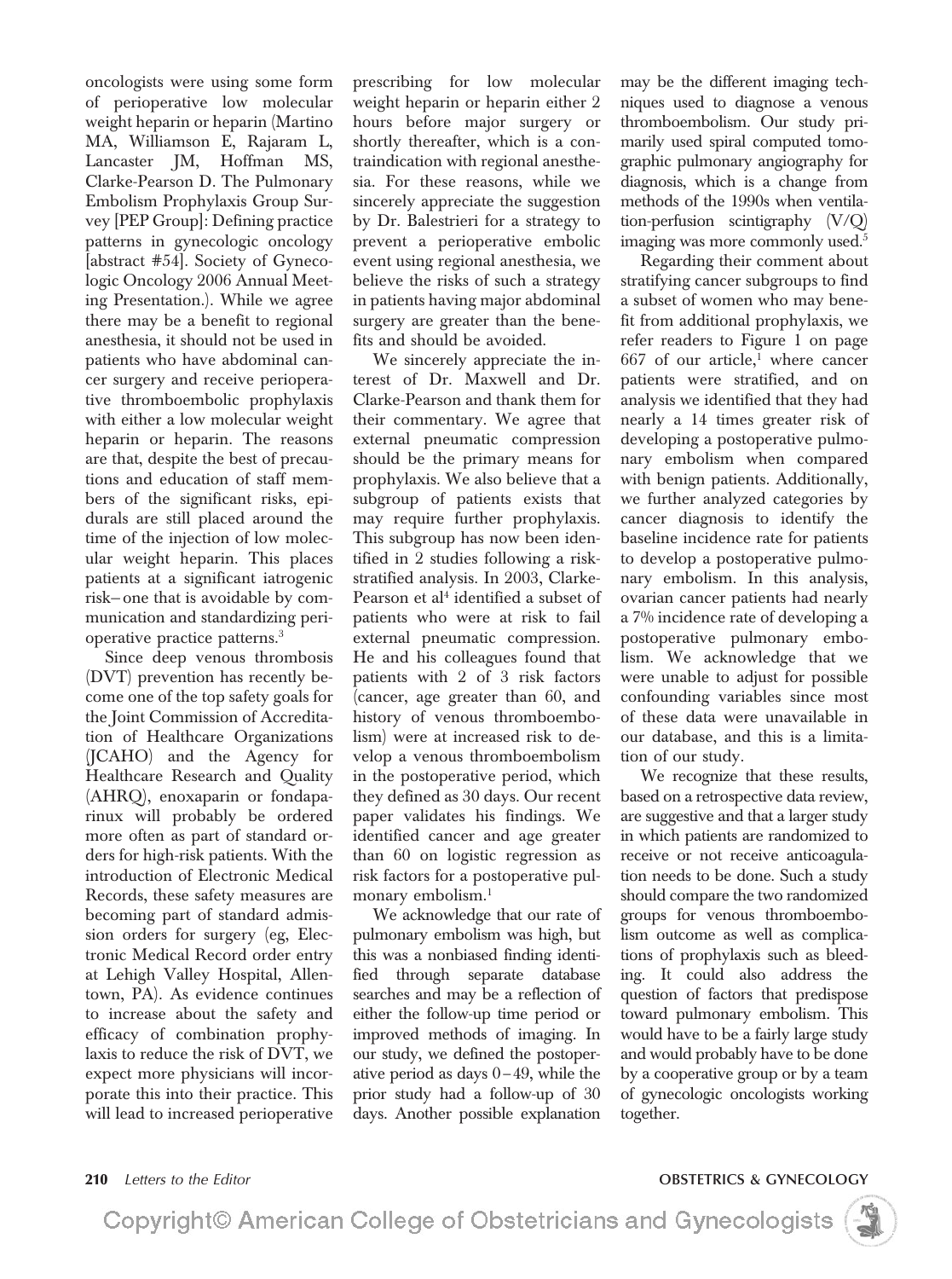For the time being and until a randomized study is complete, we continue to recommend combination prophylaxis for patients with cancer. To implement a uniform strategy for prophylaxis into clinical practice, we recommend a simple strategy based upon risks. If patients have cancer, we consider this a significant risk factor and believe they may benefit from additional prophylaxis. If patients are benign, combination prophylaxis should be left to the treating physician. In the near future, national guidelines from groups such as the Joint Commission (JCAHO) may help us to streamline practice patterns to prevent the development of venous thromboembolism.6

#### **Martin A. Martino, MD**

Penn State College of Medicine: Penn State Cancer Institute, Lehigh Valley Hospital, Allentown, Pennsylvania

**Elana Borges, MD Eva Williamson, Sylvia Siegfried, MD Mitchel S. Hoffman, MD** Department of Obstetrics and Gynecology, University of South Florida College of Medicine, Tampa, Florida

**Alan B. Cantor, PhD Johnathan M. Lancaster, MD, PhD William S. Roberts, MD** H. Lee Moffitt Cancer Center & Research Institute, University of South Florida, Tampa, Florida

# **REFERENCES**

- 1. Martino MA, Borges E, Williamson E, Siegfried S, Cantor AB, Lancaster J, et al. Pulmonary embolism after major abdominal surgery in gynecologic oncology. Obstet Gynecol 2006;107: 666–71.
- 2. U.S. Department of Health and Human Services, Public Health Service, Food and Drug Administration. FDA public health advisory. Subject: Reports of epidural or spinal hematomas with the concurrent use of low molecular weight heparin and spinal/epidural anesthesia or spinal puncture. December 15, 1997.

Available at: http://www.fda.gov/ medwatch/SAFETY/1997/antico.htm. Retrieved May 2, 2006.

- 3. Minichiello T. Around the block. Agency for Healthcare Research and Quality. Morbidity & Mortality Rounds on the Web. Available at: http://www- .webmm. ahrq.gov/case.aspx?caseID=90. Retrieved May 2, 2006.
- 4. Clarke-Pearson DL, Dodge RK, Synan I, McClelland RC, Maxwell GL. Venous thromboembolism prophylaxis: patients at high risk to fail intermittent pneumatic compression. Obstet Gynecol 2003;101:157–63.
- 5. Martino MA, Williamson E, Siegfried S, Cardosi RJ, Cantor AB, Hoffman MS, et al. Diagnosing pulmonary embolism: experience with spiral CT pulmonary angiography in gynecologic oncology. Gynecol Oncol 2005;98: 289–93.
- 6. Joint Commission on Accreditation of Healthcare Organizations. Performance measurement initiatives. Available at: www.jointcommission.org/performancemeasurement/performancemeasurement. Retrieved May 2, 2006.

# **Health Policy Considerations for Our Sexual Minority Patients**

# *To the Editor:*

I wanted to thank the editors for publishing the article by Dr. O'Hanlan last month regarding the position of the American College of Obstetricians and Gynecologists (ACOG) on sexual minorities and lesbians.<sup>1</sup> The position was beautifully written and supported with logic, data, and common sense. It is long overdue. The editorial by Dr. Hammond was also very moving, concise, and to the point.2 It was a natural reaction by a physician caring for women. His response meant even more coming from someone as respected and knowledgeable as he. I absolutely endorse all of the issues that Dr. O'Hanlan outlined and agree that ACOG should be an advocate for sexual minorities and join our colleagues in the American Academy of Pediatrics, the American Psychiatric Association, the American Psychological Association, and the American Psychoanalytic Association in pursuit of these goals.

Family responsibilities and rights are especially important to me. I am a lesbian and an obstetrician– gynecologist. I've been practicing medicine for the last 24 years. My partner and I have two children, ages 11 and 14, and we live together as a married couple and closely united family. I legally adopted the children by second parent adoption, and they are receiving as many of the benefits from two parents as possible at this time. Civil marriage would provide our family with protections in case of my disability or death, secure their inheritance, and give my children the important reassurance that their family is part of the great diverse fabric of America. We simply cannot agree to support some rights and not others because we are afraid of creating controversy. Our specialty is no stranger to controversy. We must stand up and protect our patients and our rights to life, liberty, and the pursuit of health, family, and happiness. Let our ACOG officers write these policy statements this year!

> **Carol A. Krupski, MD, FACOG** Pittsburgh, Pennsylvania

#### **REFERENCES**

- 1. O'Hanlan KA. Health policy considerations for our sexual minority patients. Obstet Gynecol 2006;107:709–14.
- 2. Hammond CB. Time to change. Obstet Gynecol 2006;107:549.

#### *To the Editor:*

The article by Dr. O'Hanlan in the March issue<sup>1</sup> is certainly informative and thought-provoking. Dr. O'Hanlan discusses several instructive points regarding the health care of lesbians and transsexuals and raises concerns about some of the barriers that these patients face in obtaining quality health care. One of the top legislative priorities of the American College of Obstetricians and Gynecologists (ACOG) is to "(oppose) legislative and administrative attempts to limit a woman's right to access all health care services and to prevent physicians from providing all necessary care." Expanding understanding of all of our patients and exerting appropriate political power to ensure equal access and care are certainly under the purview of ACOG's rights and responsibilities.

However, Dr. O'Hanlan advocates that ACOG use its influence by "issuing a policy statement in support of laws that provide. . .equal access to civil marriage."1 Dr. Hammond appears to support this view in his editorial in the same issue.<sup>2</sup> The subject of

#### VOL. 108, NO. 1, JULY 2006 *Letters to the Editor* **211**

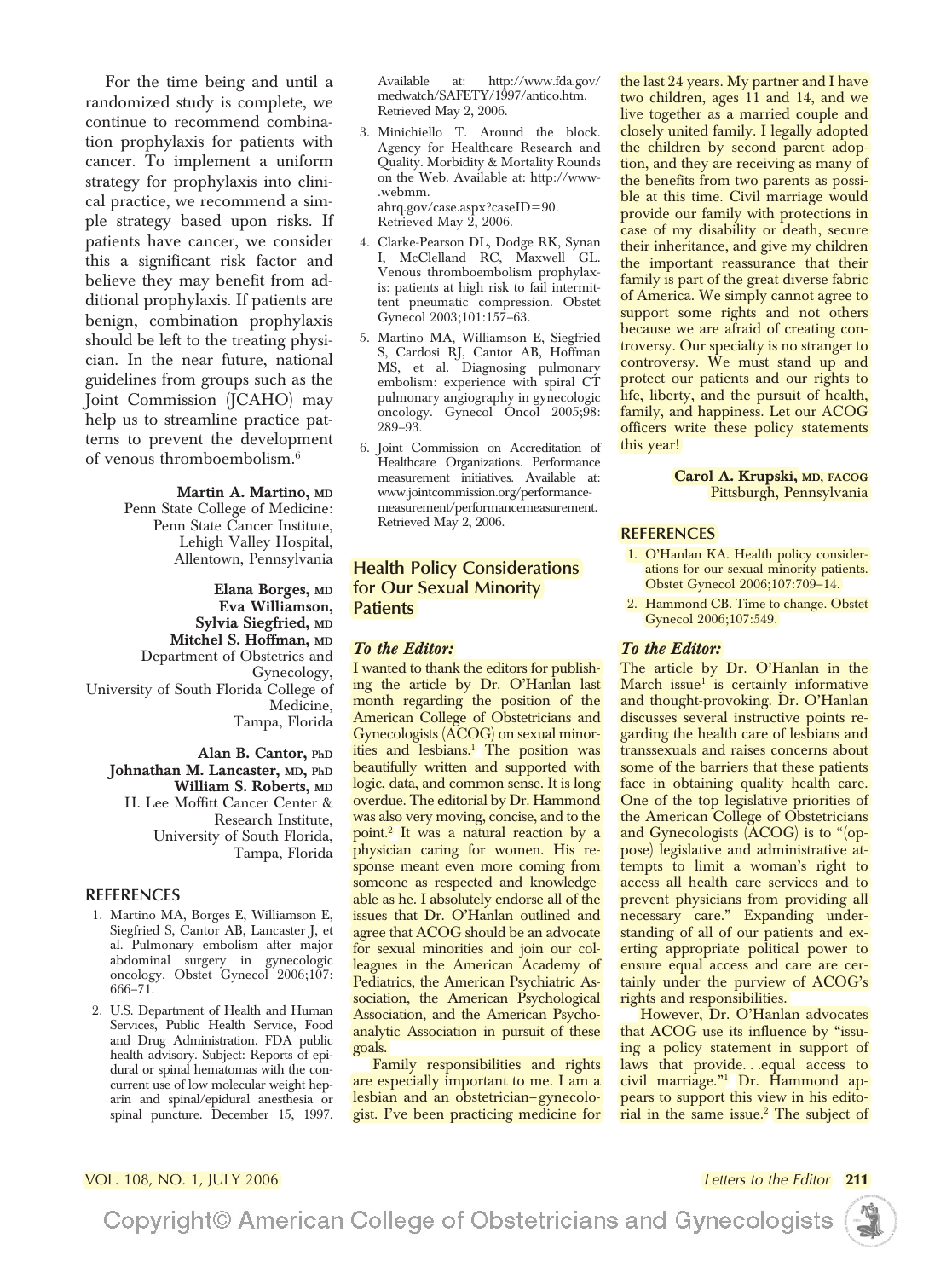same-gender marriage has provoked heated argument among lawmakers for several years. Impassioned debate continues among private citizens as the matter is taken to the polls in individual states. Clearly, there is a wide diversity of opinion regarding the legal definition of marriage. The strong feelings on both sides of this issue exist not only among the public but also among members of our College.

While a position paper or policy statement by ACOG supporting medical care for all women is certainly appropriate, we caution the College against taking a position regarding same-gender marriage or making an official statement about this issue. Such a statement would be beyond the scope of ACOG's mission and would not represent the cross-section of thoughts of the members of the College.

> **Tandy G. Olsen, MD Michael A. Proffitt, MD Devin L. Donnelly, MD Michael C. Gordon, MD** Wilford Hall Medical Center, San Antonio, Texas

# **REFERENCES**

- 1. O'Hanlan KA. Health policy considerations for our sexual minority patients. Obstet Gynecol 2006;107:709–14.
- 2. Hammond CB. Time to change. Obstet Gynecol 2006;107:549.

#### *In Reply:*

The operational mission of the American College of Obstetricians and Gynecologists (ACOG) is "the advancement of women's health through education, practice, research, and advocacy." The College generates its guidelines for the health care of women based on scientific evidence.

Marriage is the cornerstone of American families, conferring a stabilizing, health-enhancing social framework. Federal and state marriage laws protect the health and financial welfare of children and spouses in case of death, disability, or departure of one of the spouses. More than 600,000 same-gender American families, one third of whom have young children, are denied both financial and legal protections that civil marriage affords for children of heterosexual couples. As the letter from Dr. Krupski pointed out, parents like her are bearing the responsibilities without receiving the support that other families need and receive. Their children deserve to have their parents' commitment honored and protected in our society, not marginalized with a "civil union" or "domestic partnership."

We in ACOG expect to have our evidence-based standards of care for women accepted across other specialties. Surgeons managing pelvic masses, internists prescribing oral contraceptives, and Congress reviewing mifepristone all listen when ACOG weighs in with research-based evidence. Likewise, we must listen when America's premier mental health associations (the American Psychological Association, American Psychiatric Association, American Psychoanalytic Association, National Association of Social Workers, and the American Medical Women's Association) issue policy statements endorsing civil marriage for same-gender couples citing ample evidence that civil marriage would be good for Americans.

Access to abortion, contraception, and safer sex information for adolescents are all politically charged issues, but ACOG undertakes legislative advocacy on these issues because evidence confirms that they reduce morbidity and mortality. Legislative advocacy on these issues was never put to a vote by ACOG membership, but is decided by committee, based on scientific evidence.

Marriage has changed over the centuries. Polygamous marriage in biblical times has evolved into the modern day monogamous institution. In America, marital rape and domestic violence are now illegal. People of different races may marry. Each of these advances in human rights was controversial at first, but they prevailed because they enhanced the health of women and their families.

From Dr. Steven Sharfstein, president of the American Psychiatric Association (APA): "Clarifying the science is just one task of APA. Another is to be true to its implications. The biological basis of sexuality has important implications for civil rights. Gays, lesbians, bisexuals, and transgendered individuals are citizens who deserve the rights and benefits of full participation in society. Their children deserve fair treatment as well. Measures to improve the mental health of parents have a definite, positive impact on the children in the family. The American Psychiatric Association's endorsement of same-sex marriage is a recognition that science can forge a path toward a more decent society. Marriage by gay and lesbian partners arouses irrational prejudice and fear, but as psychiatrists, we must take a stand on issues that have a clear impact on the mental health of our patients and of persons in the community at large. As an organization, we seek also to promote human rights and freedom from discrimination. Psychiatry leads the way for the rest of medicine on this important issue."1

Regardless of our personal or religious belief systems, we in ACOG must endorse civil marriage for same-gender families because it supports ACOG's mission: the health of women and their families.

> **Katherine A. O'Hanlan, MD, FACOG, SGO** Gynecologic Oncology Associates, Portola Valley, California

# **REFERENCE**

1. Sharfstein SS. Psychiatry and legal recognition of same-sex civil marriage. Psychiatr News 2005;40:3. Available at: http://pn.psychiatryonline.org/cgi/ content/full/40/18/3?etoc. Retrieved May 8, 2006.

#### *In Reply:*

Thank you for the opportunity to review the letters by Dr. Krupski and Drs. Olsen, Proffitt, Donnelly, and Gordon. I appreciate both positions. I understand Dr. Krupski's perspective and note her statement that "civil marriage would provide our family with protections in case of my disability or death, secure their inheritance, and give my children the important reassurance that their family is part of the great diverse fabric of America." Dr. Olsen and colleagues focus on supporting the protection of women and their right to health care services and expanding understanding of our patients. However, I do take some issue with the concerns they espouse regarding my support of equal access to civil marriage. I am well aware of the diversity of opinion in the United States regarding the legal definition of marriage, and I agree that strong feelings exist on both sides of this issue. However, the last sentence in the third paragraph of my editorial reads, "We should all support *at least* civil actions to provide true equity [legal and financial], if not actual contracts of marriage" (emphasis added). In light of the diverse opinion that exists regarding marriage between lesbians, I have tried to provide a middle of the road position.

# **212** VOL. 108, NO. 1, JULY 2006 **OBSTETRICS & GYNECOLOGY**

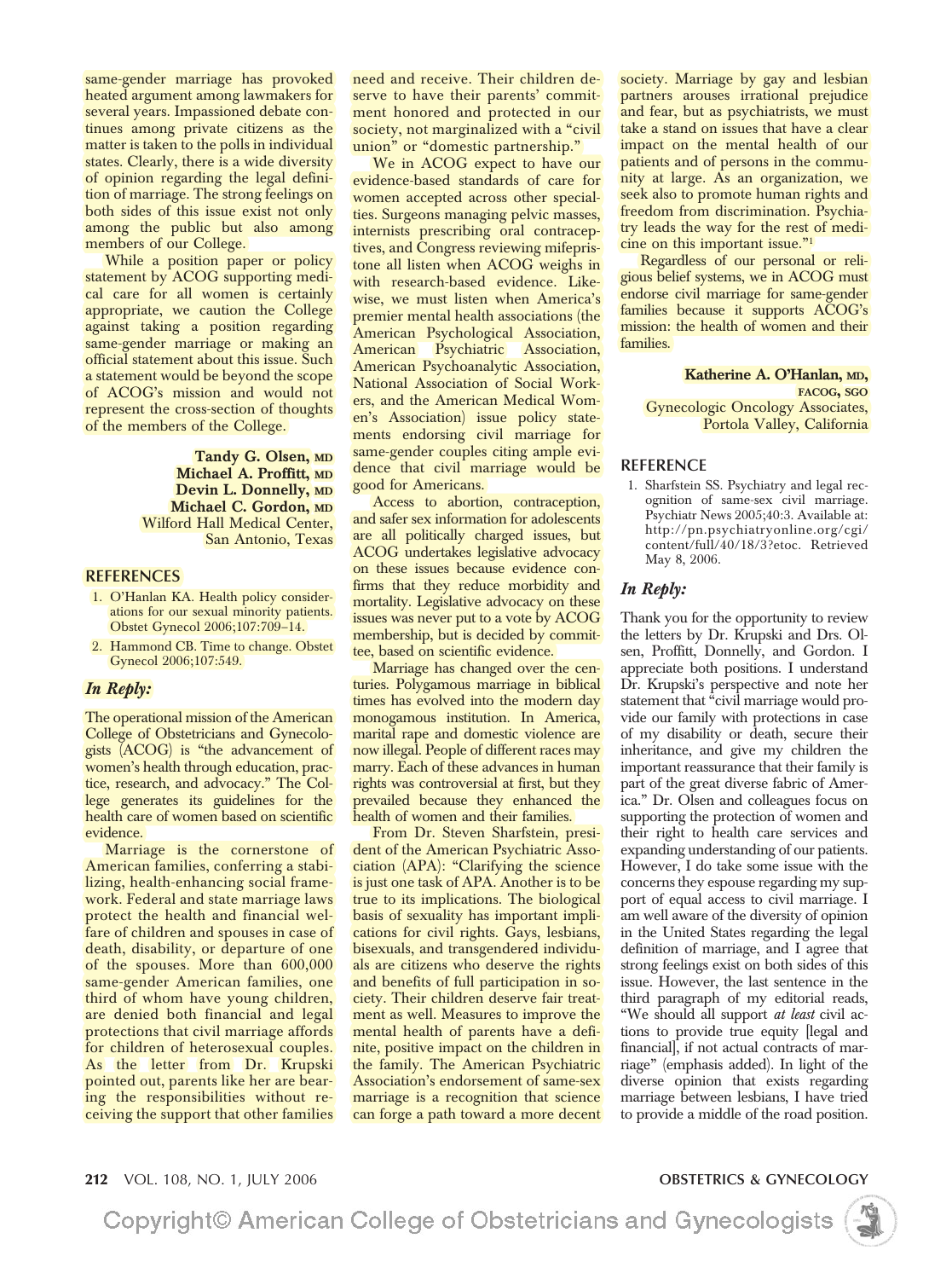I think the debate about lesbian marriage will continue, and I personally would give it my support. However, I am also a realist and know that it may not be time for that to come to pass.

I hope this clarifies my position and hope that it helps spur further changes in the College to achieve true equity for these individuals and their families.

> **Charles B. Hammond, MD** Duke University Medical Center, Durham, North Carolina

# **A Rare Case of Precoccygeal Endometriosis**

# *To the Editor:*

We wish to comment on the discussion by Micha et al<sup>1</sup> regarding the pathogenesis of precoccygeal endometriosis. The authors hypothesize that their case of precoccygeal retroperitoneal endometriosis "is a result of lymphatic dissemination but recognize that there are insufficient data to support this conclusion." Lymphatic dissemination does seem to offer less than a satisfactory causal explanation, considering that endometriosis is an uncommon pathologic finding within lymph nodes.<sup>2</sup> Furthermore, while angiogenesis within a lymph node may be sufficient to support attachment and sustain the basic viability of an endometriotic metastasis, it is difficult to imagine angiogenesis within a lymph node sufficient to support formation of a 2.3-cm endometriotic menstrual cyst, let alone the serendipitous formation of two 2.3-cm endometriotic cysts side by side, each within its own lymph node. Finally, no lymph nodal tissue was described in the pathology specimens.

However, we believe the authors provided sufficient and necessary evidence to support a theory of pathogenesis of twin precoccygeal retroperitoneal endometriotic cysts from embryonic müllerian rests. We postulate that the patient of Micha et al presented with two congenital anomalies of müllerian origin: a double uterus that was reconstructed in 1984 and "2 small 2.3-cm lesions in the precoccygeal region" demonstrated by magnetic resonance imaging in December 2004. We suggest abnormal cell migration combined with abnormal apoptosis as the underlying mechanisms for this patient having two separate müllerian anomalies. We postulate that during embryogenesis, tissue migrating caudally from the two urogenital ridges was displaced to the precoccygeal region to form two müllerian rests, embryonic rests whose structural viability and limited menstrual capability was sustained by sufficient vasculogenesis. Finally, failure of apoptosis resulted in persistence of both the uterine septum and twin precoccygeal endometriotic cysts.

We would like to ask the authors if they identified other congenital anomalies elsewhere in the body or in the pelvis, such as pelvic peritoneal pockets, medial displacement of the ureter(s), or a large recess in either broad ligament, a recess capable of cradling an ovary. Photographs and illustrations of the lesions we are inquiring about may be found in Batt et al<sup>3</sup> Regarding scientific theories, Stephen Jay Gould wrote, "Science advances primarily by replacement, not by addition."4 In that positive and collaborative spirit, we suggest that the theory of embryonic müllerian rests-müllerianosis<sup>5</sup>-offers a more robust explanation for the pathogenesis of twin precoccygeal retroperitoneal endometriotic cysts than does the theory of lymphatic metastases.

#### **Ronald E. Batt, MD**

Professor of Clinical Gynecology-Obstetrics, University at Buffalo, the State University of New York, Buffalo, New York

**Shashikant B. Lele, MD**

Chief of Gynecologic Oncology, Roswell Park Cancer Institute, Buffalo, New York

**John Yeh, MD**

Professor and Chairman, Department of Gynecology-Obstetrics, University at Buffalo, the State University of New York

#### **REFERENCES**

- 1. Micha JP, Goldstein BH, Rettenmaier MA, Brown JV III. A rare case of precoccygeal endometriosis. Obstet Gynecol 2006;107:523–4.
- 2. Clement PB. Diseases of the peritoneum. In: Kurman RJ, editor. Blaustein's pathology of the female genital tract. 5th edition. New York (NY): Springer; 2002. p.729–90.
- 3. Batt RE, Smith RA. Embryologic theory of histogenesis of endometriosis in peritoneal pockets. Obstet Gynecol Clin North Am 1989;16:15–28.
- 4. Gould SJ. The mismeasure of man. New York (NY): WW Norton; 1996. p.352.

5. Batt RE, Smith RA, Buck GM, Severino MF, Naples JD. Mullerianosis. In: Chadra DR, Buttram VC Jr, editors. Current concepts in endometriosis: progress in clinical and biological research. New York (NY): Alan R. Liss; 1990. p.413–26.

# *In Reply:*

In response to Batt et al's comments regarding the pathogenesis of our previously reported patient with precoccygeal endometriosis, we appreciate the suggestion that the anomalies were congenital and müllerian in origin and probably not due to lymphatic spread. We acknowledge that the hypothesis is both interesting and equally plausible. However, despite the rare incidence of endometriosis spreading via lymphatic channels or hematogenously, there is evidence of this in the literature,<sup>1</sup> and we have seen some cases in our clinical experience. The authors' comments are even more notable considering the case reported by Garavan et al<sup>2</sup> who indicated that müllerianosis can confound the differential diagnosis since primary and secondary vesical lesions arising from endometriosis may be difficult to distinguish.

Batt et al inquire if we had identified additional congenital anomalies, particularly in the pelvis, pelvic retroperitoneal pockets, or broad ligament. In response to the question, we were unable to identify any additional congenital anomalies. However, it is conceivable that endometrial tissue was displaced during the patient's metroplasty for uterus didelphys. Dhall et al<sup>3</sup> reported on the outcome of a patient who presented with abdominal endometriosis 4 years after hysterotomy and tubal ligation. Further evaluation revealed another nodule in the abdominal wall and bladder endometriosis.

In the present study, it is possible that the tissue did not undergo apoptosis and infiltrated the peritoneum through the initial incision. However, we recognize that this hypothesis would require an additional step for the endometrial tissue to become retroperitoneal. Again, we appreciate the interest and insightful comments regarding our manuscript.

> **John P. Micha, MD Bram H. Goldstein, PhD Mark A. Rettenmaier, MD John V. Brown III, MD** Gynecologic Oncology Associates, Hoag Memorial Hospital Cancer Center, Newport Beach, California

VOL. 108, NO. 1, JULY 2006 *Letters to the Editor* **213**